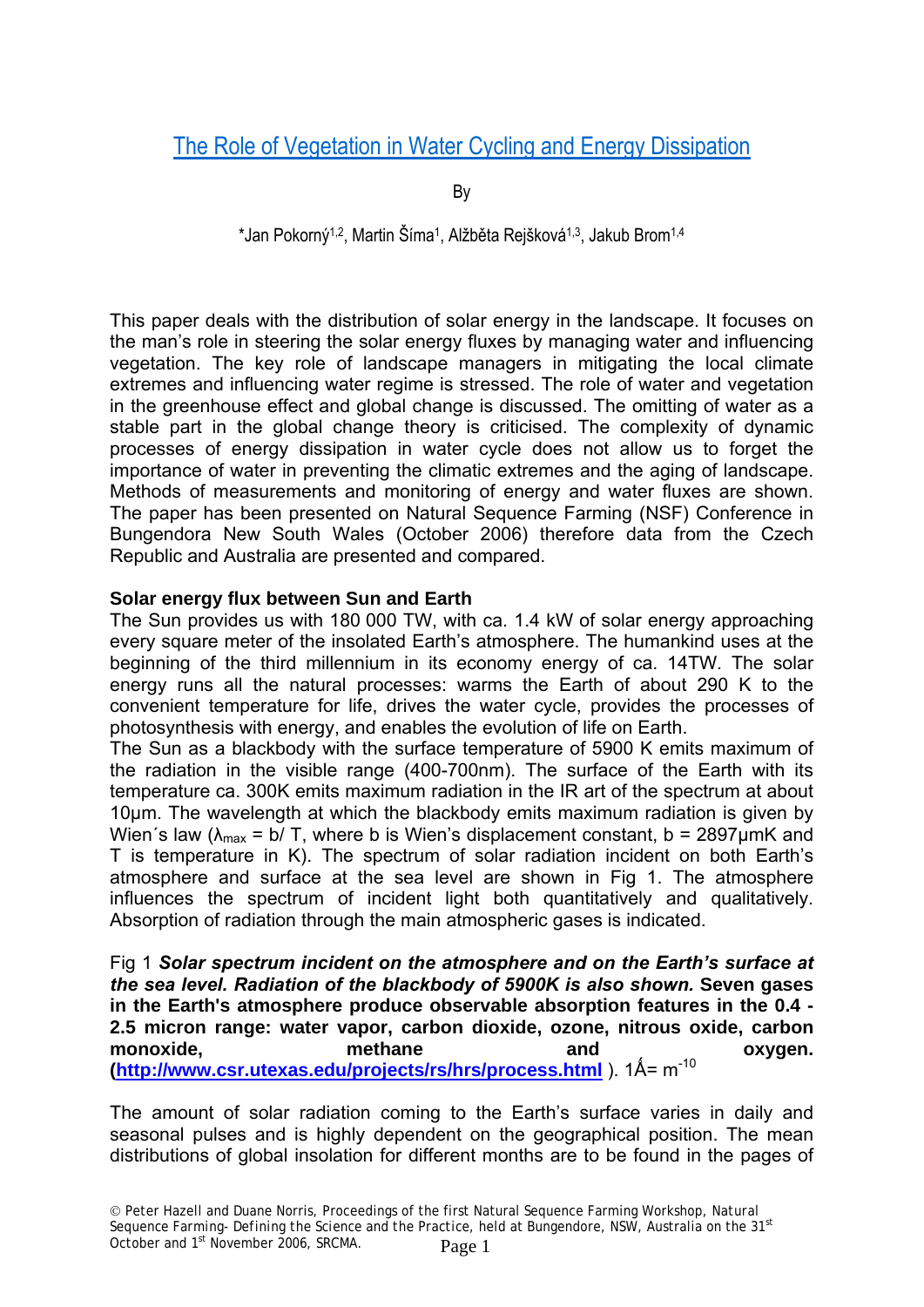NASA SSE (http://eosweb.larc.nasa.gov/sse). According to the NASA SSE data the maximum annual averaged direct normal radiation incident on the Earth surface is up to 3000 kWh<sup>\*</sup>m<sup>-2\*</sup>year with maximum monthly averaged direct normal radiation 8.5  $kWh*m^{-2*}day$ . This intensity of solar radiation is reached for example along the north-west coast of Australia.

Horizontal surface solar radiation monthly averaged data ( $kWh/m<sup>2</sup>$  day) of the measuring site in Sydney near to Bungendora NSW (New South Wales, Australia) where Conference on NSF (Natural sequence farming – the Science & the Practice 2006) was held, are plotted in the graph (Fig. 2). As a comparison, data from Hradec Kralove in Czech Republic (latitude of 50.25 degrees North, longitude of 15.58 degrees West) from the NASA SSE source and measured data from Třeboň (latitude of 49.00 degrees North, longitude of 14.46 degrees West) (Fig 2). Table 1 shows the annual sums of solar radiation incident on the three chosen measuring sites.

### Fig 2 *Monthly Average Insolation (kWh/m-2day) for the years 1983-1993) for Australia - Sydney and Czech Republic – Třeboň, Hradec Králové. The data source for Sydney and Hradec Králové: C.L. Martin, D.Y. Goswami: Solar energy pocket reference ISES, 2005. The data for Třeboň (1997-1999) are measured in ENKI o.p.s*

Tab.1.

|                              | Sydney  | Hradec Králové | īreboň  |
|------------------------------|---------|----------------|---------|
| kWh*m<br><sup>-∠*</sup> vear | 1679.34 | . 57<br>1118   | 1075.03 |

The amount of incoming energy differs significantly also with the weather conditions Fig.3. The difference between the amounts of incoming radiation on a clear day can be as much as an order of magnitude higher than the amount of incoming radiation on an overcast day (Tab.2).

# Tab. 2 *Daily sums of global irradiation incident on clear (1.3 a) and overcast day measured in Třeboň.*

| 18.7.2006 clear sky          | 3.8.2006 cloudy    |
|------------------------------|--------------------|
| 8.16 kWh/m <sup>2</sup> .day | 0.78 kWh/ $m2$ day |

# Fig. 3 *Global irradiation incident on clear July 18th 2006 (3 a) and overcast day August 3rd 2006 (3b). Measured in Třeboň*.

As the energy input from the Sun to the Earth is highly variable, it is very important how flexibly the Earth's surface is capable to balance to such changes without being degraded. This has very much to do with the presence of vegetation and water in the ecosystems.

# **Distribution of solar energy on land surface**

The distribution of solar energy on the land surface is highly dependent on the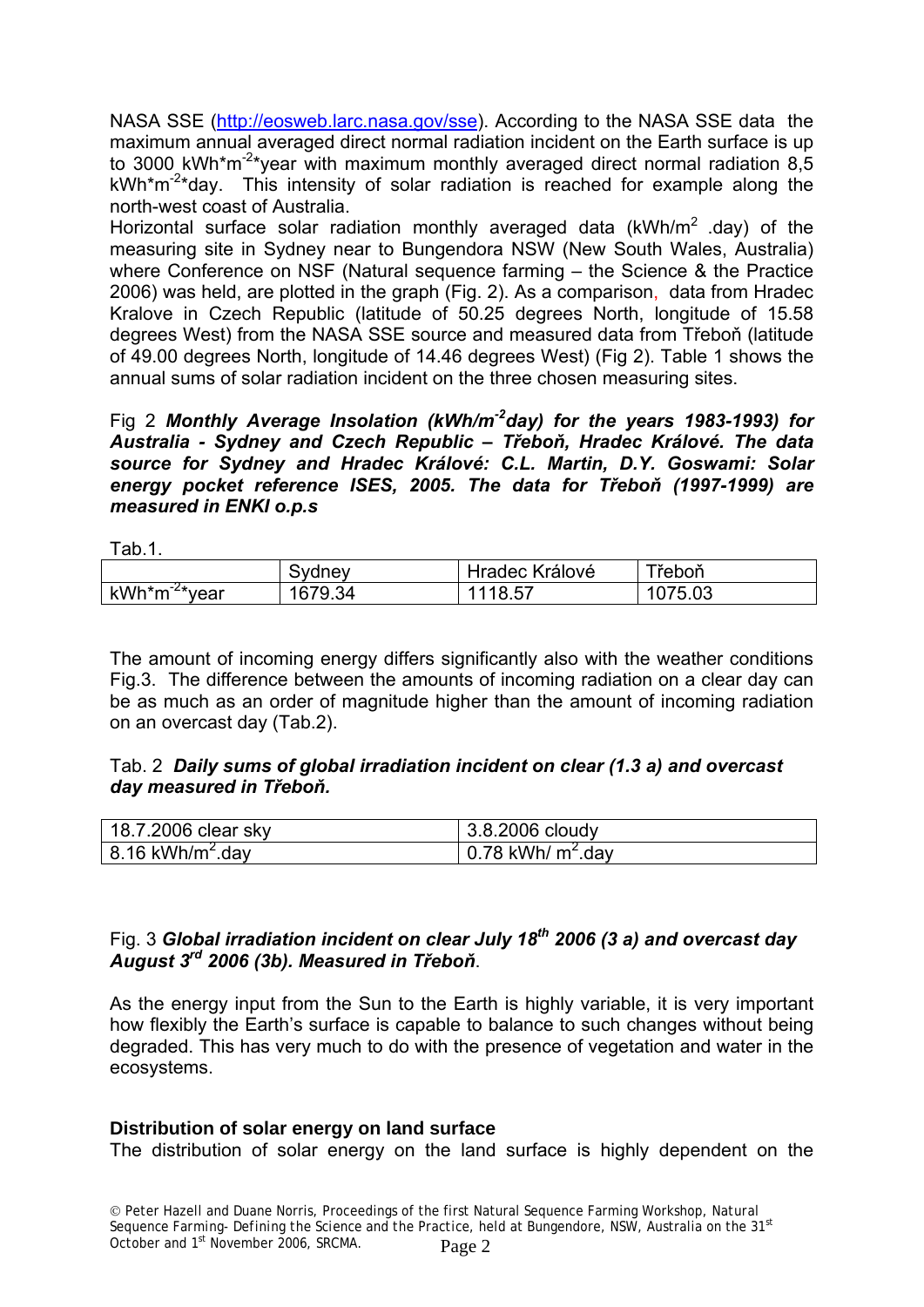surface's characteristics (Fig. 4). The incoming solar radiation is partly reflected. The amount of reflected radiation depends on the wavelength of the radiation, on angle of its incidence and on the surface's characteristics. The reflectance (fraction of the incident light shortwave irradiation reflected from the earth's surface) of vegetation is between 5 and 15 % (Arya, 2001, states 10-25%) of incoming radiation whereas the reflectance of dry surfaces is up to 35 %. The average reflectance of dry sandy soil is 0.35 (Nobel, 1991), for dry clay 0.25-0.40 (Arya 2001) and for peat soil 0.10 (Nobel, 1991). For fresh snow however it is 0.45-0.95 (Arya 2001). The radiation which is not reflected is termed net radiation. It is partly dissipated through water vapour, partly converted into sensible heat, partly lead into the soil, partly accumulated in biomass and partly used for photosynthesis processes (Fig 5).

# Fig. 4 *Distribution of solar energy in a drained landscape and landscape sufficiently supplied by water and compactly covered with vegetation. Adapted from Pokorny (2001)*

### Fig 5 *The distribution of solar energy incident on the vegetation. RS - global radiation, Rn - net radiation, a - albedo, H - sensible heat flux, L x E - latent heat x evapotransp., G - ground heat flux, J - accumulation of heat in biomass, P - photosynthesis*

The fate of incoming solar irradiance is significantly dependent on the presence of water in the ecosystem, which highly influences the distribution of energy in two main heat fluxes: latent heat and sensible heat (Fig. 4). In the landscape with sufficient stock of water as much as 80% of the incoming radiation can be dissipated through vapour of water whereas in the dry landscape up to 60% of incoming radiation turns into sensible heat. During vegetation season on sunny days the ground heat flux is commonly 5-10% on dry lands and up to 20% on the wet lands in temperate zone (Přibáň et al 1992). The energy accumulated in biomass is minor, net production of 1kg dry mass per  $m^2$  represents c. 0.45% of annual income of global radiation 1100  $kWh.m<sup>2</sup>$ .

The day fluxes of net radiation, ground heat, sensible heat and latent heat measured on an alluvial meadow Mokré Louky (Wet Meadows) near Třeboň on a clear day July 18<sup>th</sup> 2005 by Eddy covariance method (Kaimal et Finnigan 1994, Lee et al. 2005) are shown in figure 7a. As the water supply was sufficient during the day of measurement, the latent heat flux exceeded, especially in the afternoon when air became warm and dryer and enhanced evapotranspiration. The ground heat flux increases in the afternoon as high amounts of incoming energy warmed the ground. The daily sums (24 hours) of energy fluxes are shown in figure 7b. The sum of

incoming energy was 6.8 kWh<sup>\*d-1</sup> and the net radiation was 4.8 kWh<sup>\*d-1</sup>. High irradiances and temperatures exceeding 30°C in the afternoon lead to great energy fluxes in the ecosystem. The sum of the latent heat flux presented 56.2% of the net radiation, 42.8% of the net radiation energy contributed to the sensible heat. The 24 hours sum of ground heat flux represents the heat stored in the soil as it is the sum of night negative values and day positive values of ground heat flux.

Fig 7 *Daily course (Fig. 7a) and 24 hours sums (Fig.7b) of main energy fluxes measured by Eddy covariance on Wet Meadows near Třeboň, July 18th 2005.*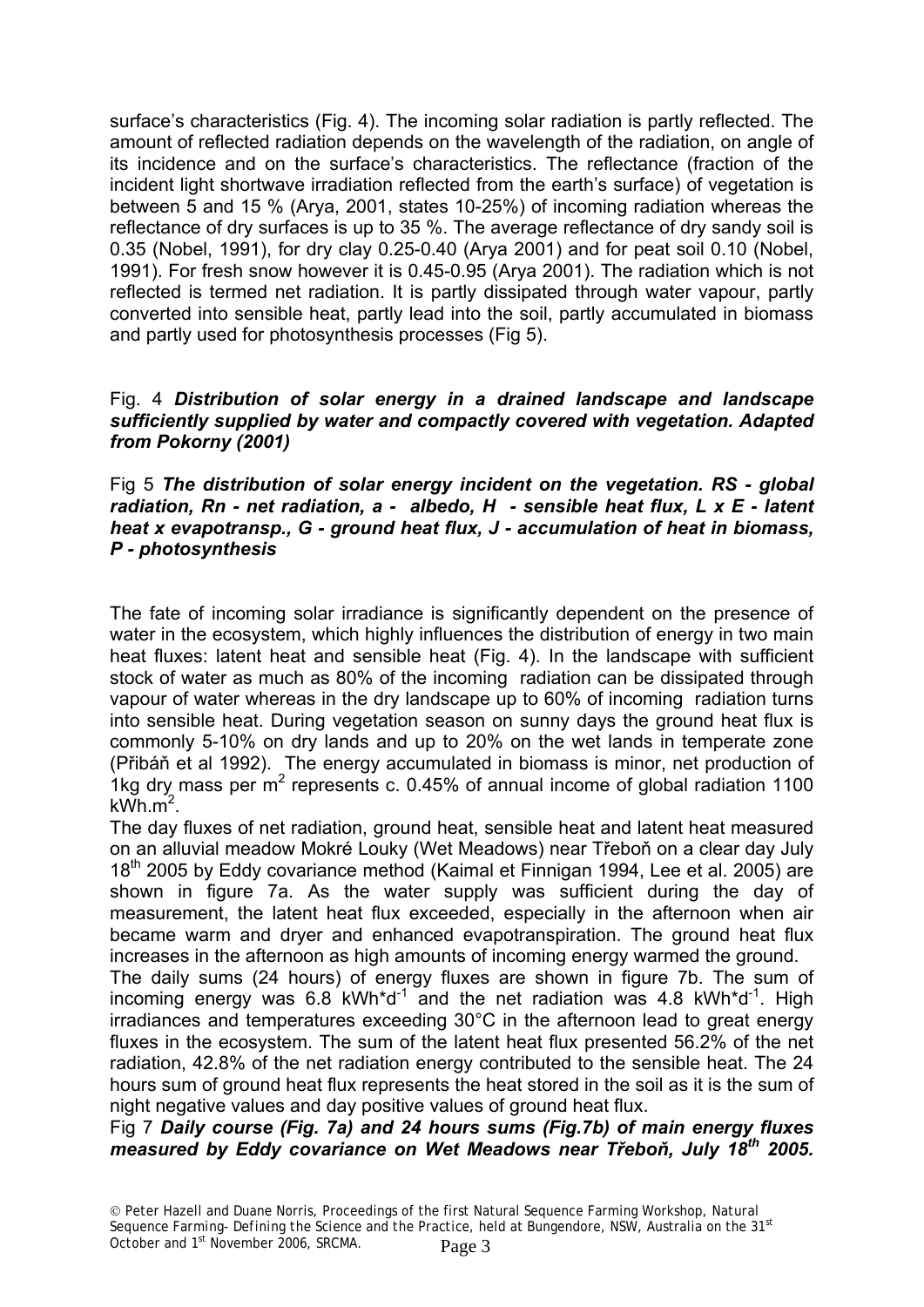### *Incoming and reflected visible and IR components of net radiation are shown in Fig 7b. Rs↓ incoming visible light, Rs↑ reflected visible light, RL↓ incoming IR radiation, RL↑ reflected IR radiation, RN net radiation, G ground heat flux, H sensible heat, LE latent heat. Temperature and relative humidity daily courses are shown in Fig. 7c*

The Earth with its temperature of ca 300K emits in the IR region and thus IR radiation shouldn't be omitted from our energy fluxes considerations. As everything on the Earth emits IR radiation, its measurement is not easy to conduct. Nobel (1991) presents a consideration on the energy fluxes in a leaf and stresses an important role of IR fluxes for its energy balance. In his thought experiment as much as half of the energy input is through the IR radiation and even 70% of all energy input is balanced by the IR radiation.

In our ecosystem experiments we do not follow the fate of IR radiation in detail. However we count with IR in estimating the net radiation, i.e. radiation at disposal of the ecosystem usage. Measuring infrared radiation fluxes is always related to the measuring instrument (net-radiometer). Negative values of both incoming and reflected IR radiation in figure 7b show that the instrument itself was warmer than both the sky and surroundings and the surface of vegetation cover and soil. Thus in both cases the instrument itself is the radiation emitter and the total contribution of IR radiation to the net radiation  $(R_N)$  is negative (as the ground surface is warm in this hot summer day, it emits the IR radiation to the sky with its negative temperatures). Although we tend to neglect the contribution of IR to the energy balance of ecosystems, its role is far from negligible. In presented measurement the IR subtracting the net IR radiation component from the net visible radiation lowers the net radiation of 1.3kWh\*d-1, which equals 23% of net visible radiation.

# **Efficiency of fixation of solar radiation in biomass**

Only a negligible part of the incoming solar energy is stored in plant biomass via the processes of photosynthesis (1-2%). For the fixation of single carbon saccharide in the photosynthesis processes 8 to 12 photons are needed. The efficiency of usage of the radiation depends on the energy content in photons of different wavelength. It reaches 15-34% in the processes of photosynthesis (electron-transport chain in thylacoid membrane, fixation of CO2 in Calvin cycle), however the efficiency decreases significantly with in-building of carbon into the biomass.

The amount of biomass produced during one year (annual primary production) differs significantly on different places of the Earth according to the incoming radiation, water supply and nutrient availability. In general the higher is the solar radiation the higher the potential for primary production. With increasing solar energy income the water availability becomes the crucial limitation factor. The examples of biomass production in wetland ecosystems and grazing ecosystems in temperate zone and tropics and subtropics are shown in table 3. It is obvious that sufficient water supply is the condition for intensive growth of biomass.

# Tab. 3 *Maximum annual aboveground biomass production (kg\*m-2\*year) in temperate zone and tropics and subtropics in wetland and grazing ecosystems. Energy stored in biomass (%) is approximated. Mean sums of incident energy in a year of 1100 kWh for temperate zone and 1600 kWh for tropics and subtropics were used for the approximation.*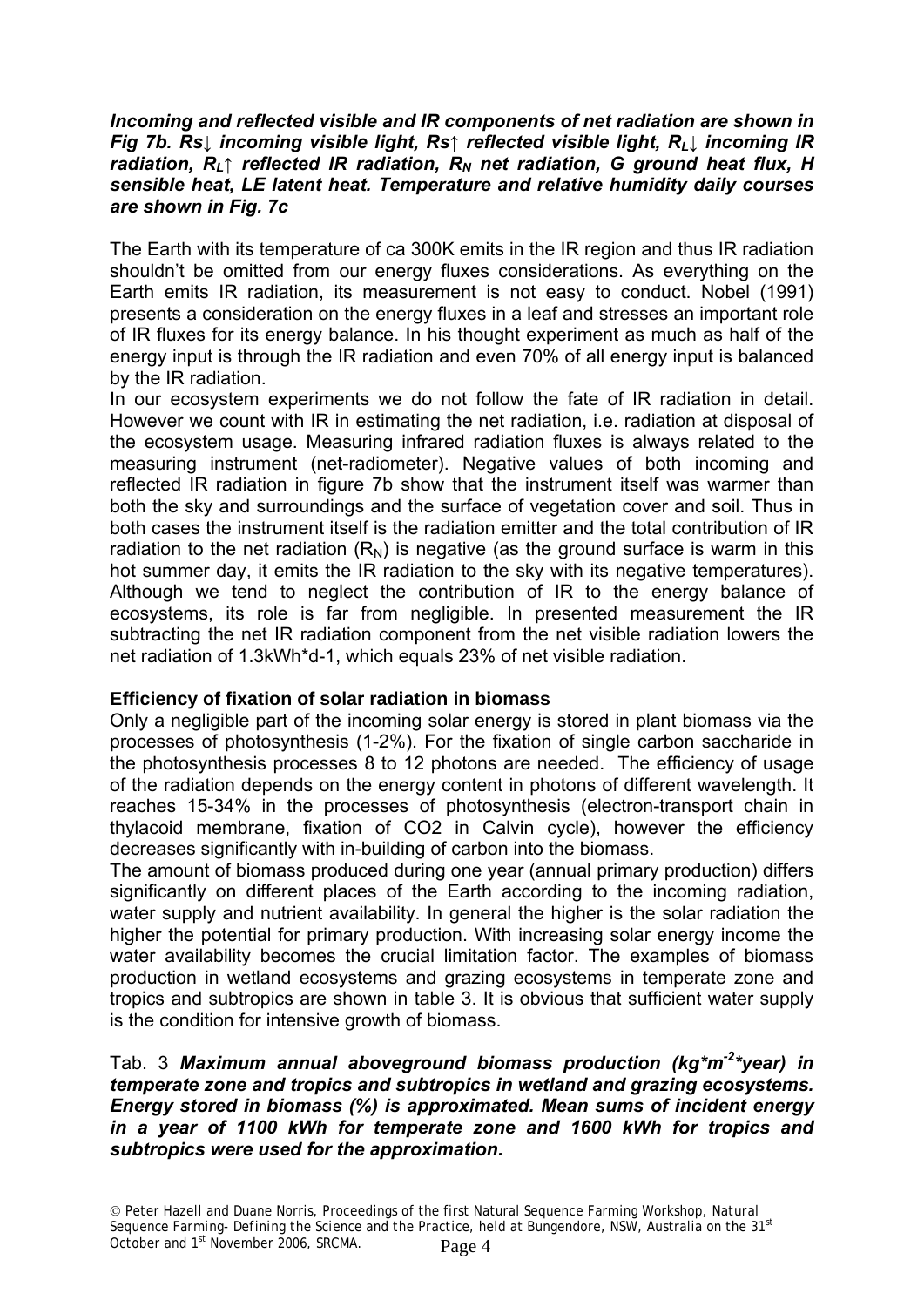$<sup>1</sup>$  Westlake et al. (1998)</sup>

 $2$  Cooper (1975)

#### **Importance of the evapotranspiration for the energy balance of the ecosystem**

Availability of water determines the sustainability of living systems. The water balance is an indicator of the "landscape's health". The essential role of water is its capability of energy dissipation (Ripl, 2003).

Through the active regulation of water and energy fluxes the terrestrial biosphere has an important influence on climate (Hutjes et al., 1998). As shown in fig. 4 the existence of vegetation substantially influences the distribution of the energy into two main currents of net energy income: sensible heat and latent heat.

Most of the living plants contain a lot of water in their bodies. Fresh growing biomass contains 80-90% of water. Simultaneously both  $CO<sub>2</sub>$  is fixed into plant biomass by photosynthesis and water incorporated into the new plant tissues. For a daily growth of 10g of dry biomass per m<sup>2</sup> about 14 g of CO<sub>2</sub> fixed is needed. For 10g of CO<sub>2</sub> being incorporated into the biomass, ca. 1g of other nutrients and 80 -90 g of water is needed for the growth of the cellular structures and plant tissues. A realistic evapotranspiration from  $1m^2$  of plant stand is about 3 litres of water a day which represents latent heat 2.1 kWh (7.5 MJ), i.e. in this particular case 3.09kg of water flows through the stand in one day (Fig. 8).

From gasometrical measurements (LICOR 6400) conducted on two hot summer days (July 27th and 28th 2005) with in situ leaves of *Phalaris arundinacea* we estimated that energy consumed for assimilation of  $CO<sub>2</sub>$  into first carbon product of photosynthesis was 28.9 (+/- 2.6) and 39.8 (+/- 3.1)% fold lower than energy used for transpiration, respectively (data not shown). 1.6 (+/- 0.4) and 1.8 (+/- 0.3) % of incident PAR (photosynthetic active radiation) was used for  $CO<sub>2</sub>$  assimilation. The transpiration coefficient (i.e. number of water molecules transpired per 1  $CO<sub>2</sub>$  assimilated) was 302.0 (+/- 27) and 416.0 (+/-32.7), respectively. Thus as much as 18 – 22 fold more energy was needed for the fixation of one molecule of  $CO<sub>2</sub>$  when compared to the energy needed for transpiration of one molecule of  $H_2O$ .

Calorific value of 1kg of the biomass is approximately 15 to 20 MJ, or 5 kWh (Květ et Westlake 1998, Larcher 2003). To produce one kilogram of biomass ca. 1.4 kg of CO2 has to be fixed. The latent heat of water at 20°C is 2.5MJ/l (0.7 kWh/l).

# Fig. 8 An example of a daily energy balance of CO<sub>2</sub> and H<sub>2</sub>O fluxes on 1m<sup>2</sup> of a *plant stand: is following: 10g dry biomass = energy needs of 25kJ (7Wh) for fixing 14g of CO2 (0.32mol), water needs 80-90g . Evapotranspiration values of 3litres of water = 7.5 MJ (2.1 kWh)*

# **Potential evapotranspiration and examples of real evapotranspiration rates of some plants and stands**

Evapotranspiration is the sum of water evaporated and water transpired through the plants. It is a very dynamic process. It is primarily controlled by energy supply and availability of water. The evapotranspiration rate increases with increasing incoming energy (solar radiation, dry air advection, wind). It is driven by the low water potential of the air. It may range from very low values to maximum which is called potential evapotranpiration. The amount of energy received from the sun accounts for 80 % of the variation in potential evapotranspiration. Wind is the second most important factor influencing potential evapotranspiration. Wind enables water molecules to be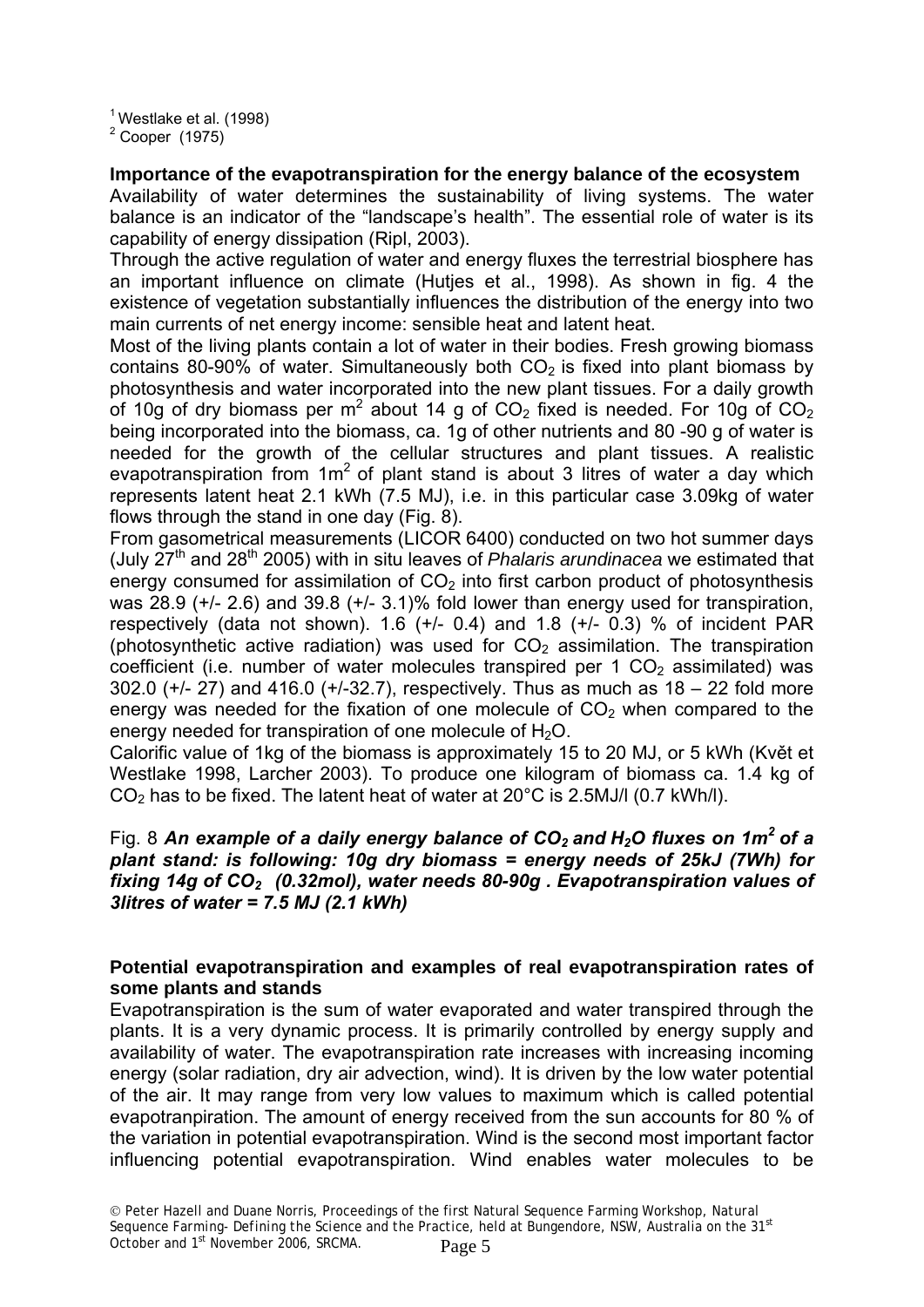removed from the ground surface. The rate of evapotranspiration is associated to the gradient of vapor pressure between the ground surface and the layer of atmosphere receiving the the evaporated water *(http://www.physicalgeography.net/fundamentals/8j.html)* The potential evapotranspiration concept was originally defined by Penman (1948) as "the amount of water evaporated and transpired per given time unit by a short green crop, completely shading the ground and never short of water". As the amount of transpired water is species dependent the Penman's determination is questionable, because the short green crop is not specified. Different types of vegetation may have very variable potential evapotranpiration. Gieske (2003) defines the potential evapotranspiration as the maximum possible evapotranspiration according to

prevailing atmospheric conditions and vegetative properties with the soil moisture

forming no limitation to the stomatal aperture. Potential evapotranspiration is calculated both on theoretical (Penman, 1948, Montheith, 1975, Doorenboos et Pruitt 1977, Pristley-Taylor 1972) and on empirical (Turc, 1961, Linacre, 1977, Thornthwait, 1948, Ivanov, 1954), Baca, 1970 etc.) basis. Several methods exist for measuring the evapotranspiration. The direct measurement of the evaporation from either the water or stand surface is done using either pans or lysimeters (see Allen et al. 1991, Nokes 1995, Gieske 2003). The indirect measurement of the evapotranspiration is pursued using micrometeorological methods. The possible ways of use for these methods are described in literature, e.g., Monteith (1975), Monteith & Unsworth (1990), Kaimal & Finnigan (1994), Allen et al. (1998), Arya (2001), Eagleson (2002), Gieske (2003), etc.

Plants differ in their capacity to transpire water. Conifer transpiration rates are generally lower than those of broad-leaved species. The highest conifer transpiration rate observed was around 300 mm for spruce per a season. The highest rates observed were about 500 mm for several hardwoods as oak or ash in floodplain forests on deep alluvial soils (Čermák, 1996). Wetland plants possess highest capacity to transport water through their vascular system and stomata. Common evapotranspiration in temperate zone during a sunny day from natural plant stands supplied with water is several mm (litres from  $m^2$ ), values above 5mm are considered as high. Some plants are able to transpire even more than 20 litres from  $m^2$  during one day when exposed to sunshine, dry air and well supplied by water. Transpiration rates of several wetland species grown in tanks and exposed to the dry air are presented in table 4 (Kučerová et al., 2001).

In cultural landscape on sunny days evapotranspiration is mostly limited by lack of water. Real evapotranspiration is lower than potential evapotranspiration. Farmers buying water for irrigation of fields in NSW calculate 12mm evapotranspiration a day.

# Tab. 4 *Transpiration rate of six species grown in tanks. (Kučerová et al., 2001).*

The water transpired by plants mustn't be considered as loss as is often the case especially in drainage paradigm of the older hydrological and technological literature. Kramer (1983), Ward, Elliot (1995) even call transpiration an unavoidable evil, in that sense that water is sacrificed for the sake of enabling intake of  $CO<sub>2</sub>$  for photosynthesis sakes.

Calder (1990) explains briefly history of controversy on role of the forest in hydrology of catchments. When comparing relatively small catchments, less rainfall is converted to run off from afforested catchments than from meadow (grass covered) catchments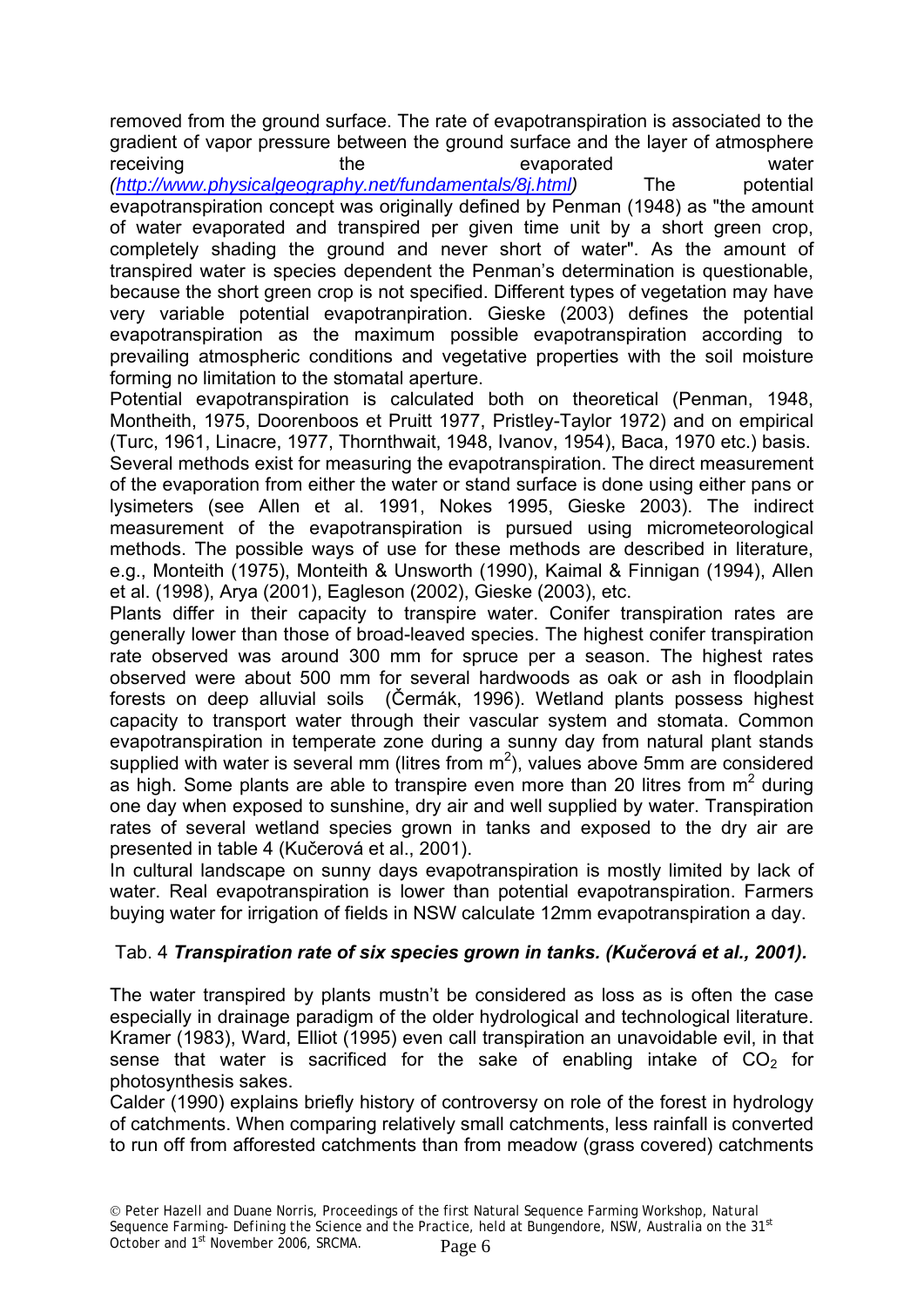or partly drained catchments (Law 1956, 1957). This was later proved many times in studies of hydrology of small catchments. Five year comparative study of small catchments in Šumava mountains showed 40% higher water run off to recipient from drained pasture in comparison to afforested and wetland catchments (Procházka in press). However the runoff was unbalanced and the drained landscape became susceptible to the weather variability. Getting rid of vegetation and draining lead to desertification of the landscape. The transpiring vegetation does not loose the water into the atmosphere, on the contrary, it saves the water in the landscape in a more balanced way and it preserves the landscape against desertification.

Large scale deforestation, drainage and vegetation removal results in change of hydrological cycle on a rather large scale. A decrease of precipitation and/or unbalanced precipitation, i.e. the precipitations are concentrated into short periods of heavy rains followed by long periods of drought, which leads to degradation of vegetation cover, followed by increasing erosion and desertification. Such processes have been in process recently in Australia, where large areas of the landscape are drained and agriculturally overexploited. Well documented examples of such consequences are the increased drought risks in the Mediterranean and in the the Sahel region described by Reale and Dirmeyer, 1998 and Xue and Shukla, 1993, respectively.

# **The role of water for temperature distribution in the ecosystems**

Evaporation and precipitation form a water cycle almost without loss of matter (Ripl, 2003). The water evaporated in the processes of transpiration cools the Earth's surface. Each litre of evaporated water dissipates energy of 0.7kWh. The water evaporated through evapotranspiration condensates later on the cooler places, warming them. Plants and trees are thus perfect air-conditioning system.

The cooling effect of plants through evaporation is shown on Figs 9 and 10. The images in IR spectrum show that the plants are much cooler due to transpiration than the dry soil around them (Fig.9a). In figure 10 warming up of a snipped leaf due to interrupted transpiration is shown. The intact leaf cools itself effectively.

Fig. 9. *Sparce rural vegetation on a sunny day in IR (Fig. 9 a) and visible (Fig. 9 b) spectrum. The bare soil is significantly warmer than the leaves, which are cooled by transpiration. Třeboň, 12. 7. 2002, 10:00 a.m.*

Fig. 10. *Distribution of temperatures in an intact and snipped leaf of Convolvulus arvensis L. in situ on a clear sky afternoon on July 27th 2004, 12:00. The leaf was snipped and left for 24 minutes on the original place in the vegetation. In the graph the course of mean surface temperatures of both intact and snipped leaves are shown. The oscillation of temperature is due to changing cloud cover. The mean temperatures were counted from the surfaces in circles.* 

The cooling effect of vegetation is also well documented in figure 11 which is an IR image of the town square of Třeboň with the grown up trees in the background. Roofs and facades of the houses as well as the car in the square are over  $30^{\circ}$ C, the pavement's temperature is around 25°C while the temperature of the near trees in the park is around 17°C. The vegetation cools itself effectively.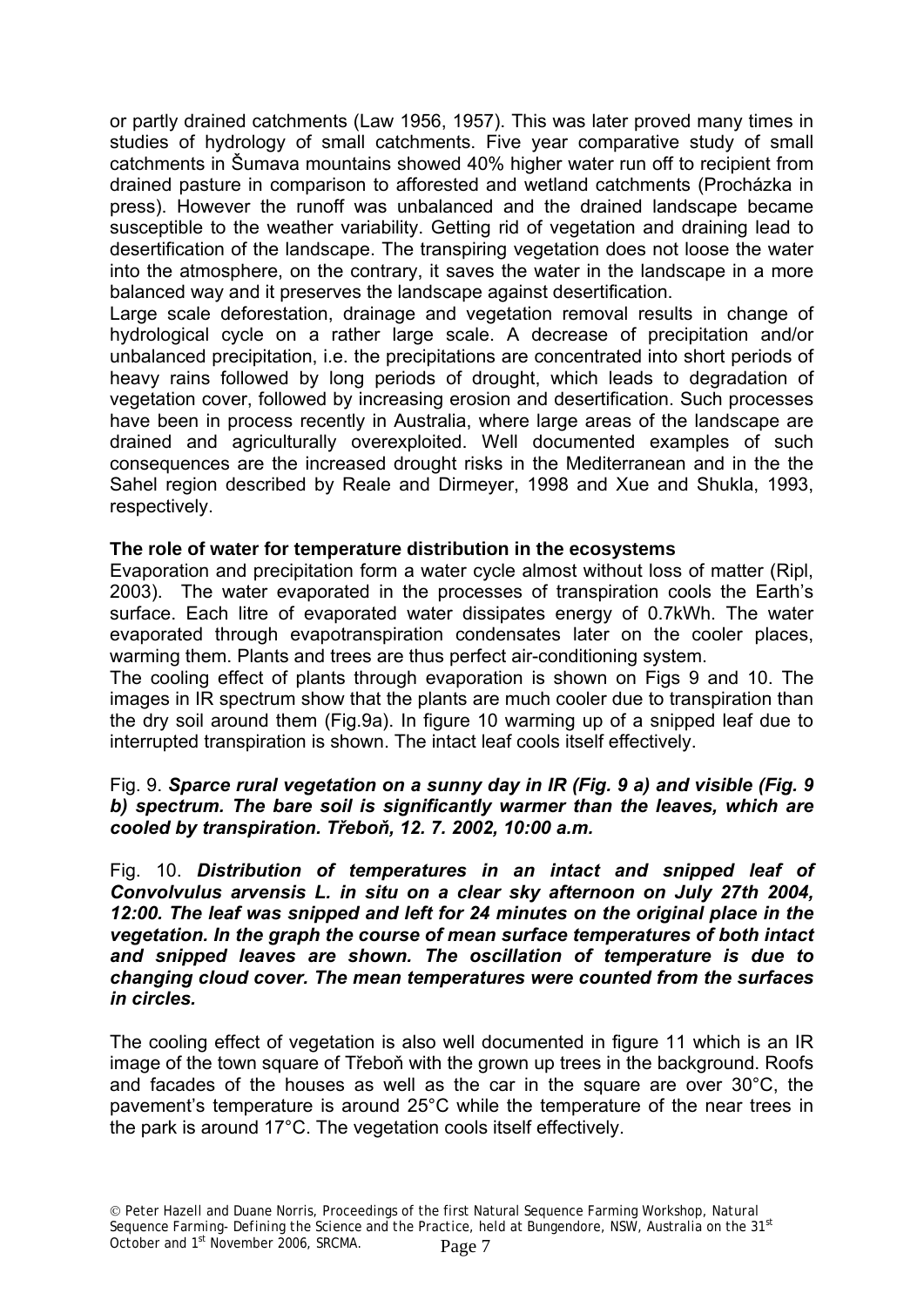# Fig.11. *Picture of the town square Třeboň and adjoining tree park taken by IR thermal camera shows temperature differences between vegetation, facades of houses and pavement.*

As the vegetation, in particullar the forests, is regularly of a dark colour and its reflectance is lower than that of many other surfaces (clay, sand ets.) the shift in reflectance values can be concerned in terms of possible enhancing warming of the Earth's surface. Figure 11 shows that no matter how big the reflectance of the biomass is, the trees prove high capacity of cooling themeselves due to transpiration. Minor effect of reflectance in comparisson to the latent heat flux can be followed also on an example of energy fluxes in the wetland grassland in fig. 7b.

# **Satellite pictures show status of vegetation and temperature distribution in landscape**

Satellite imaging represents a convenient tool to assess on a large scale the vegetation status, its functioning as well as its structure and development in time. The satellite remote sensing methods give us also the possibility to measure the temperatures distribution of the Earth's surface and its distribution in time and space. Thus remote sensing methods are ideal to follow the dynamics of energy fluxes in the landscape.

Multispectral spaceborne data acquired by Landsat Thematic Mapper and Enhanced Thematic Mapper+ sensors were used to compare two types of cultural landscapes in the Czech Republic (Pokorný and Šíma 2006). Mostecko region is situated in North Bohemia. It has been largely influenced through the open mining of the tertiary lignite. Large areas have been drained and turned either into deep and vast mines or spoil heaps. The Třeboňsko region (Třeboňsko Biosphere Reserve) on the contrary is a landscape in Southern Bohemia which although historically largely influenced by mankind, has maintained high nature qualities. It is a rural landscape characterised by a great appearance of man made lakes (large fish ponds) which have been constructed since  $15<sup>th</sup>$  century and cover ca. 12% of the total area. Apart from the fish ponds there are also other wetlands in the area such as flood plains and peat bogs. The temperature distribution in these two areas is shown in figure 12 (12a- Mostecko, 12b Třeboňsko). The temperatures are presented in false colour spectrum with the highest temperatures being yellow, orange, red and violet and lowest temperatures being green (see the temperature scale in figure 12). The hottest spots correlated spatially with non-vegetated areas. Large hot spots in figure 12a represent mostly the mines and heaps areas (green and blue colours in the upper half of figure 12a represent the Ore mountains). The temperature variance was much higher in Mostecko region in comparison to the Třeboňsko region. At first sight the shift of colours, i.e. temperatures, into blue and green in the Třeboňsko region is visible. We assume this is due to the higher heterogeneity of the land cover and greater abundance of water in the Třeboňsko region. Histograms of temperature distribution are shown in figure 13.

### Fig. 12 *Comparison of temperature distribution of two differently treated areas of cultural landscape in North (Mostecko) and Southern (Třeboňsko) Bohemia. The impact of vegetation cover densities and water stocks in the landscape is shown. Fig. 12a: Mostecko, coal mining area. Fig. 12b Třeboňsko, man-made landscape with a lot of fish ponds. The more heterogeneous and well water-*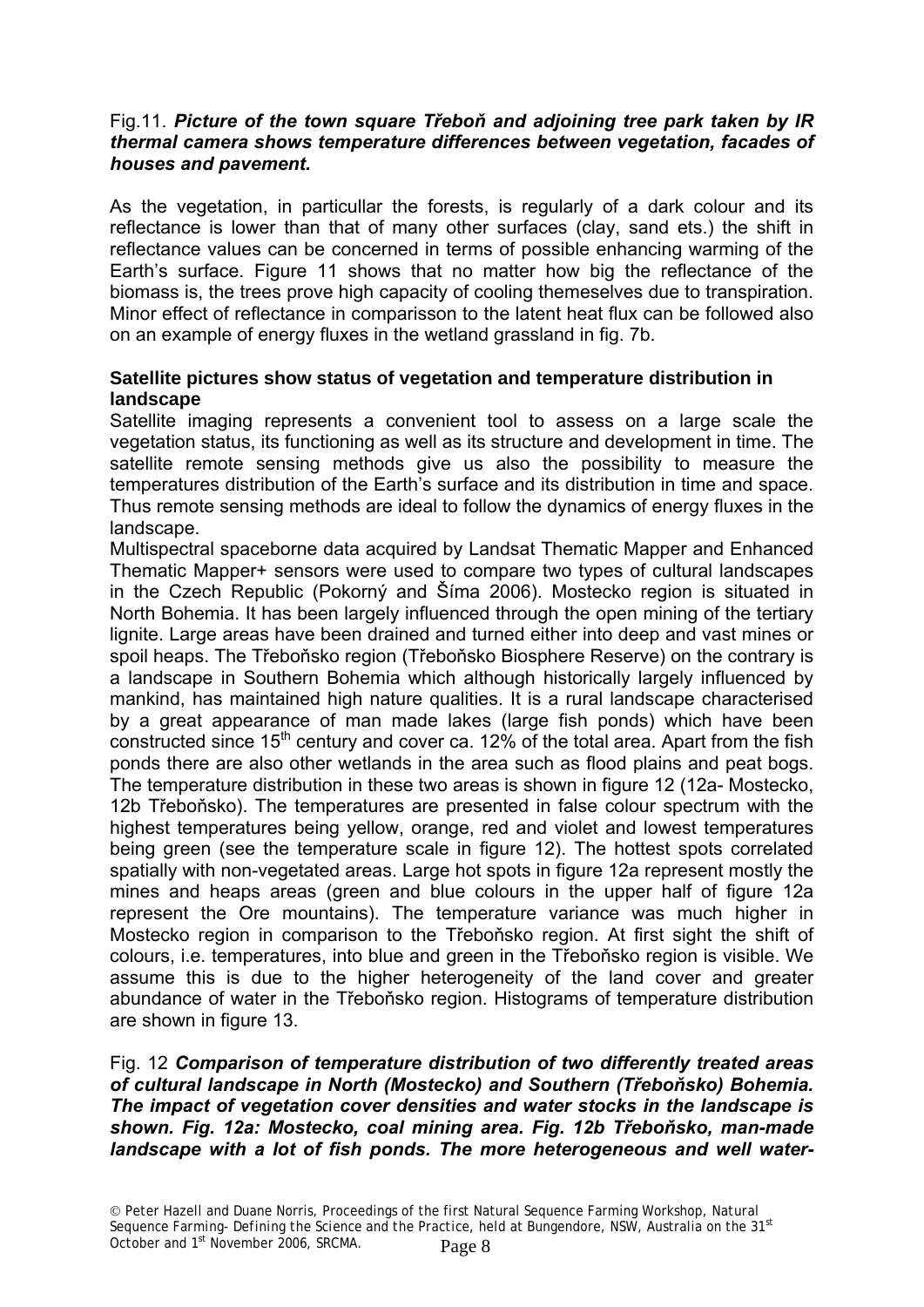*saturated Třeboňsko area shows a substantially lower temperature variance with temperature extremes of Fig 12a completely missing. Landsat TM data (Mostecko: scene 192-025, acquisition dates 1 July 1995; Třeboňsko: scene 191-026, acquisaition date 10.7.1995).* 

### Fig. 13 *Histograms of temperature distribution in figure 12a and 12b. Fig. 13a: histogram of temperature distribution in Mostecko area, Fig. 13b: histogram of temperature distribution in Třeboňsko area.*

In figure 14 correlation between the densities of the vegetation cover and surface temperatures of a spoil heap under man-made and spontaneous reclamations. Figure 14a shows the vegetation density and figure 14b shows the temperature distribution in the same area. If we compare the pictures with respect to the colour scale (NDVI – normalized difference vegetation index versus temperature) we can see that the temperature negatively correlates with the density of vegetation. The positive cooling effect of vegetation due to he transpiration processes is shown. Redevelopment of new vegetation and restoration of its ecological functions on the no more used heaps leads to the moderating of temperature extremes.

### Fig. 14 *Correlation between the density of vegetation cover (NDVI) and surface temperature on a 'Velká podkrušnohorská' spoil heap (The Sokolovo Lignite*  Basin, NW Bohemia), area of 22.25 km<sup>2</sup>, date of imaging: July 1st 1995. Fig. 14a *the vegetation density, fig. 14b temperature distributions shown separately*

### **Drainage and vegetation removal results in an uneven release of heat**

Drainage and suppression of vegetation on large areas are associated with release of huge amount of heat and formation of heat potentials (Fig. 13). Changes in solar energy fluxes in the landscape by due to its drainage cause on a sunny day a release of several hundreds watts of sensible heat per square meter.

A decrease of evapotranspiration from 1m<sup>2</sup> of 3 litres per day results in an increase of sensible heat of 2.1 kWh (7.5MJ). Drainage of 1000ha (10km<sup>2</sup>) accompanied with decrease of evapotranspiration by 3mm (3litres/m<sup>2</sup> day) results in a daily release of sensible heat of  $2.1$ kWh.10<sup>7</sup> (2.1MWh.10<sup>4</sup>, 21GWh). Decrease of evapotranspiration of 1 mm a day on total area of the Czech Republic (79 000  $km^2$ ) results in sensible heat release of cca 56 000 GWh per a sunny day (total annual production of electricity in the Czech Republic is 65000 GWh). Sensible heat flux from only 25  $km^2$ of drained land on a sunny day is equal to installed energy production of all power plants in the Czech Republic (15 000 MW).

Growth of vegetation is associated with fixation of carbon dioxide whereas vegetation decline and decomposition of biomass are associated with release of carbon dioxide. The average annual production of dry biomass is  $0.5$ kg/m<sup>2</sup>. On an area of 100 000 km<sup>2</sup> 50 x 10<sup>6</sup> metric tons of biomass is produced and thus 70 x 10<sup>6</sup> metric tons of carbon dioxide fixed. Paralelly, if present, ca. 50 x  $10^8$  metric tons of water are evaporated via evapotranspiration which represents air-conditioning effect of 35 x 10<sup>8</sup> MWh. The drained landscape does not posses sufficient supply of water and the incoming energy contributes mostly to the sensible heat fluxes.

#### **Does greenhouse effect theory reflect role of water and plants?**

Recently the threat of global warming has become a great topic. The human's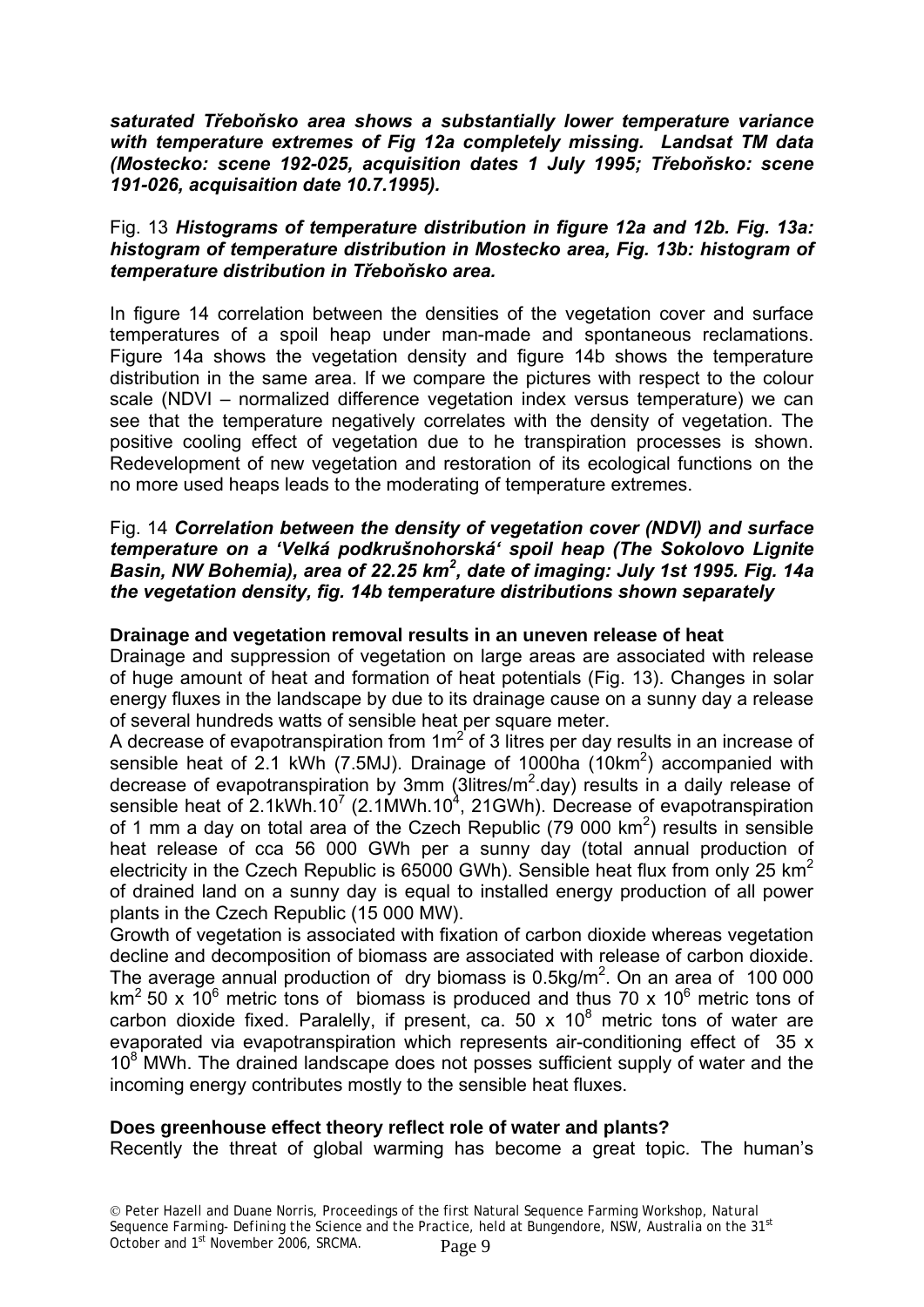production of greenhouse gases  $(CO_2, CH_4, N_2O, N_1)$  hydrofluorocarbons et.) is nowadays accepted as a direct cause of recent weather irregularities. More and more sophisticated models of the impact of increasing concentrations of greenhouse gases are constructed. As the circulation of water is very dynamic and complex, the water, although an important greenhouse gas, is in the models more or less omitted. Water is seen as a stable component of the atmospheric system.

The water vapour is an order of magnitude more ample in the lowest layers of atmosphere than other greenhouse gases. It influences the climate substantially. Short cycling of water is disturbed and thus the incoming solar energy is turned mostly into sensible heat. As water condensates preferentially on cooler places and the vast drained areas are hot the precipitation is lowered. In particular the small precipitation (i.e. dew, hoar-frost etc.) which is very important to vegetation is influenced. The precipitation falls then usually in great amounts, causing floods and erosion. Precipitation falling down on a drained landscape flows straight away. We are loosing water from the land sending it as quickly as possible to the sea parallely being scared of rising sea level.

As draining of the landscape may change the energy fluxes in hundreds of Watts/m<sup>-2</sup>, we suggest that the role of landscape management play a very important role which is constantly underrated. Furthermore drainage of landscape results in heterogenic distribution of heat and creation of heat potentials which drive movement of air and water vapour and affect weather and climate.

The effect of greenhouse gases on the climatic change is quantified by two values: radiative forcing and global warming potential. The radiative forcing of the surfacetroposphere system (due to a change, for example, in greenhouse gas concentration) is the change in net irradiance (in W.m-2) at the tropopause after allowing stratospheric temperatures to readjust to radiative equilibrium, but with surface and tropospheric temperatures held fixed (IPCC, 1995). It is assumed that the probable increase of greenhouse gases in the near future will enhance the radiative forcing by units of Watts/ $m<sup>2</sup>$ , i.e. the incident radiation will be on average of units of Watts higher on every square meter.

# **Restoration of water cycle**

Bringing back water and vegetation into the landscape would result in recovering of basic ecological functions of the landscape – soft dissipation of solar energy via water cycle, sequestration of carbon dioxide into biomass as well as retention and recycling of nutrients. Recovering the ecological functions is the prerequisite for mitigating the climate extremes.

Long term monitoring of energy dissipation in landscape and water discharge as well as matter losses are demonstrated in some case studies. In three small subcatchments (drained, forested and wetland, each c. 200ha) in the Šumava mountains (Czech Republic) solar energy dissipation and water and matter outflow have been monitored since 1990s (Procházka in press, Procházka et al. 2001). Solar energy in the drained catchment was converted mostly into sensible heat which enhanced the temperature amplitudes if compared with the other catchments studied (Procházka et al. 2001). The efficiency of closed water, energy and matter cycles in a virgin forest in the austrian Alps was shown in a study of Ripl (2004). These results show clearly the important role of vegetation for the landscape. The effects of restoration of water cycle is demonstrated in several years and they can be monitored on scientific bases. As vegetation and water abundance possitively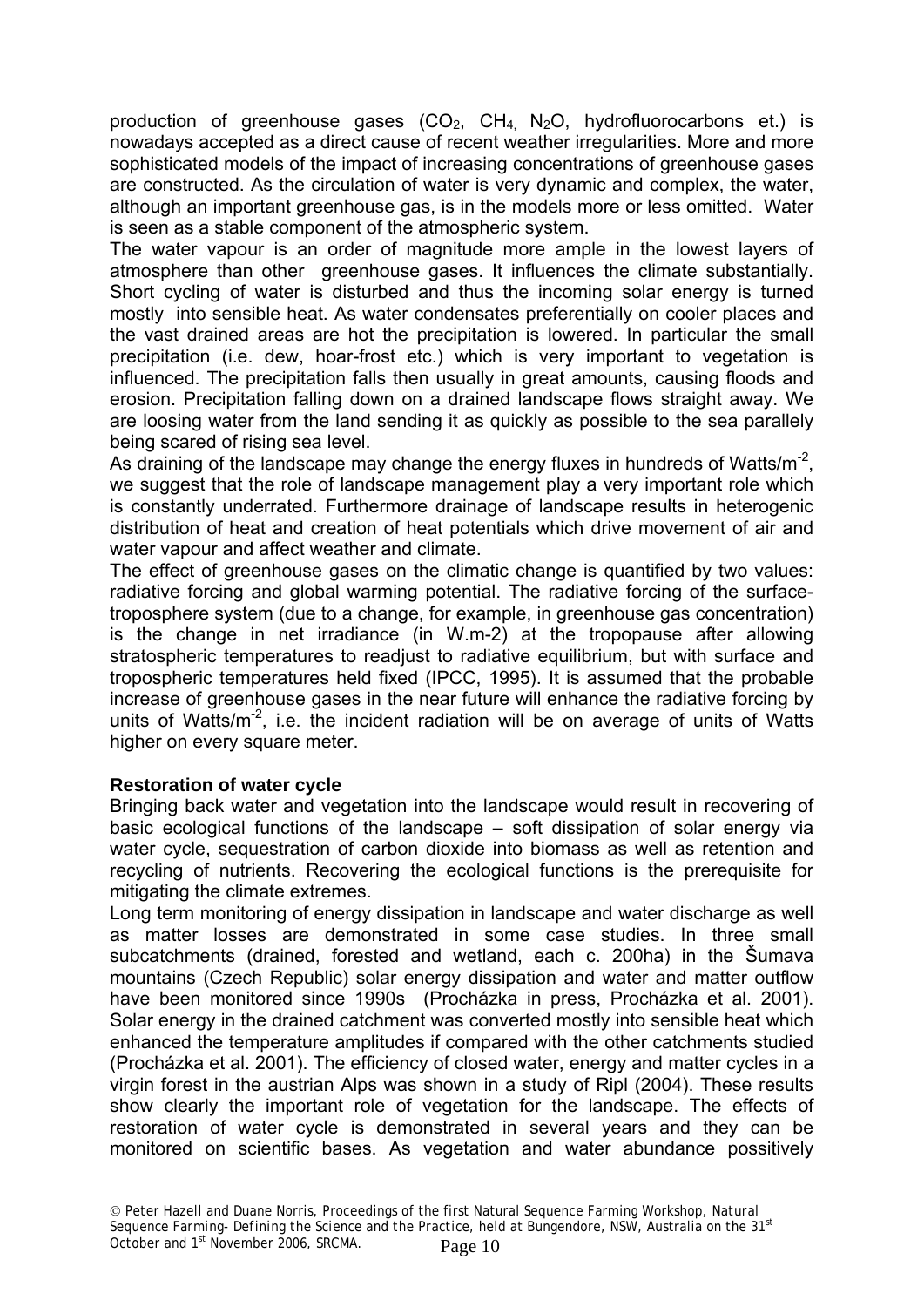influences the climate we suppose that nowadays, in time of a great discussion about the causes of global change, much more attention should be paid to it. Managing of the landscape has vast impact on our local climate.

# **Conclusion**

Drainage of the cultural landscape has lead to the loss of functional vegetation. We have become victims of desertification of vast areas of once productive landscapes such as in Australia and in other subtropical and tropical areas. We have experienced degradation of soils due to unbalanced water cycle all around the rural world.

Water cycle is a very complex system, which can be, because of its complexity, only a little incorporated into the models of climate change. However, the regional climate can be substantially influenced and deteriorated as a consequence of the landscape management (Hutjes et al., 1998). The degradation of vegetation and interfering of water cycle due to drainage can lead to long termed decrease of precipitation, thus changing substantially the local conditions (Reale and Dirmeyer, 1998 and Xue and Shukla, 1993).

It is always difficult to show the effects of changes of the landscape, because it is a complex system influenced by innumerable factors. However, the negative effect of loosing water and vegetation from the landscape on the precipitation and temperature balance was shown for example in the articles written by Ripl (1995, 2003). We can hardly presume the evolution of our climate and the scientists argue much about the Earth's weather future. Recently the weather has been more unpredictable and with lots of extreme values of temperature and precipitation variations. We suggest that reintroducing of vegetation and water into the landscape can have only positive effects. The landscape with sufficient supply of water is less sensitive to the extreme weather as the temperature potentials are moderated by energy dissipation in transpiration and condensation processes. Thus we not only defend our landscape against weather extremes, by supporting vegetation and water in the landscape we positively influence the climate. Vegetation also retains water in the rhizosphere and prevents excess outflow of nutrients. By wise management of the landscape we moderate the negative aspects of climate. We very much appreciate the methods of Natural sequence farming. And as we show, we can not only do something with our weather, we can also measure it.

<sup>\*</sup> Jan Pokorný1,2, Martin Šíma1, Alžběta Rejšková1,3, Jakub Brom1,4

<sup>1)</sup> ENKI, not for profit organisation, Dukelská 145, Třeboň 379 01, CZ

<sup>&</sup>lt;sup>2)</sup> Academy of Sciences of the Czech Republic, Institute of System Biology and Ecology, Dukelská 145, Třeboň 379 01, CZ

<sup>3)</sup> University of South Bohemia, Institute of Physical Biology, Zámek 136, Nové Hrady 373 33, CZ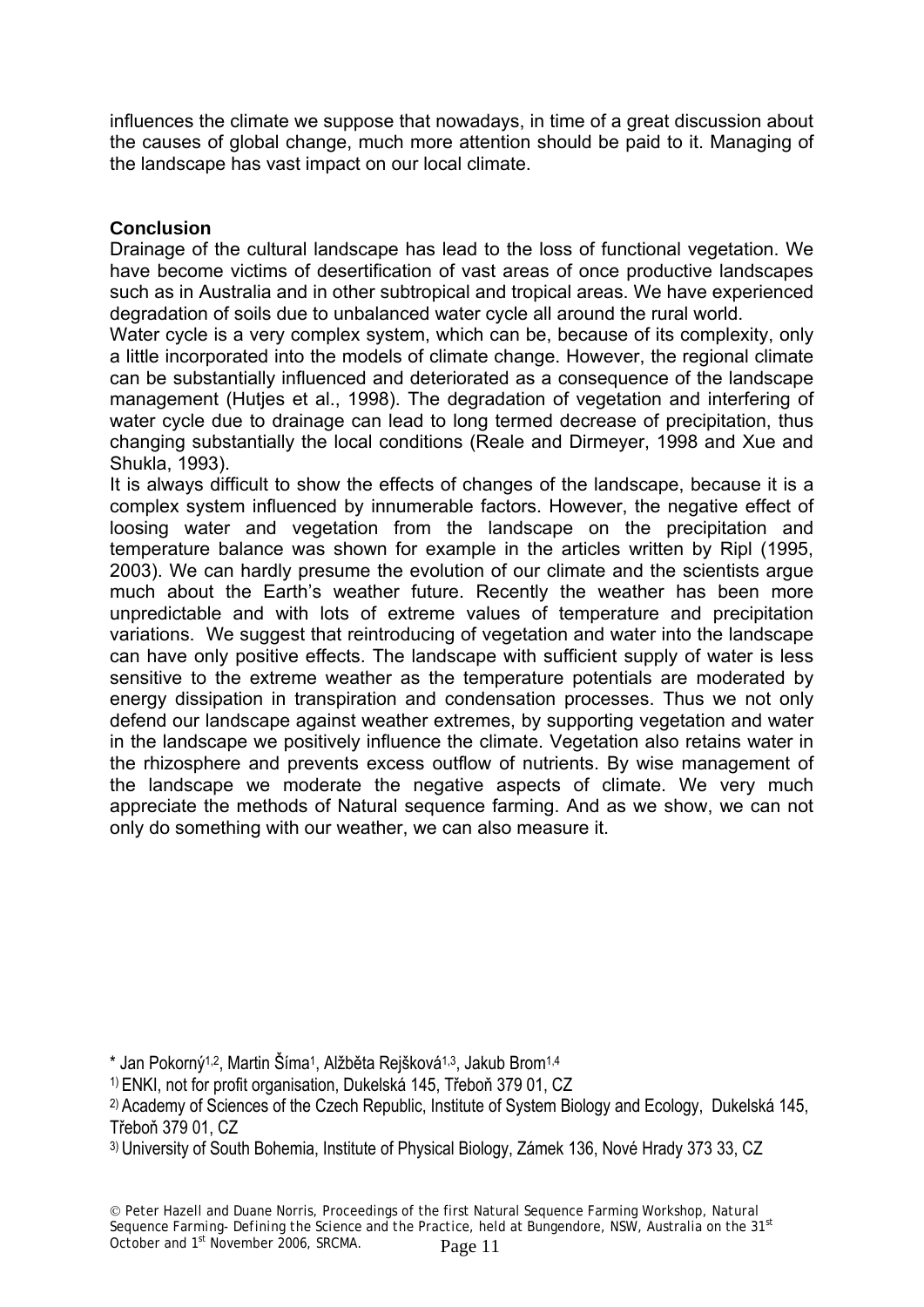4) University of South Bohemia, Faculty of Agriculture, Laboratory of Applied Ecology, Studentská 787/13, České Budějovice 370 05, CZ

# **Literature**

Allen RG (ed.)(1991) Lysimeters for evapotranspiration and environmental measurements: Proc. of the international symposium on lysimetry, Honolulu, Hawaii, July 23-25, American Society of Civil Engineers.

Allen RG, Pereira LS, Raes D, Smith M. (1998) Crop evapotranspiration - Guidelines for computing crop water requirements, FAO Irrigation and drainage paper 56, Food and Agriculture Organization of the United Nations, Rome

Arya SP (2001) Introduction to Micrometeorology,  $2^{nd}$  eddition, International Geophysics Series, Vol. 79, Academic Press, London.

Bac S, Jr. 1970: Badani nad wspolzaleznoscia parowania z wolnej povierzchni vodnej, parowania terenowego, evapotranspiracji potencijalnej. Pr. Stud. Komit. Gosp. Wodnej., 10.

Calder IR (1990) Evaporation in the uplands, John Wiley and Sons, Chichester, New Yourk, Brisbane, Toronto, Singapore pp. 148

Chapin FS, Matson PA, Mooney HA (2002) Principles of terrestrial ecosystems ecology. Springer Verlag, New York.

Cooper JP (ed.) (1975) Photosynthesis and productivity in different environments, Cambridge university press, ISBN 0 521 205735

Čermák J **1996**. Direct measurement of transpiration in forest stands and its dynamics under contrasting environmental conditions. In: Proc. Climate Variability and Climate Change, Vulnerability and Adaptation. Nemešová,I. (ed.): 171-186. Prague (Milešovka), Czech Rep., Sept.11-15, 1995.

Doorenboos J, Pruitt W (1977) Crop water requirements. FAO Irrigation and Drainage Paper, Bull. FAO n" 24, 144 pp. Rome.

Eagleson PS (2002) Ecohydrology: Darwinian Expression of Vegetation Forms and Function. Cambridge University Press, Cambridge.

Gieske ASM (2003) Operational solution of actual evapotranspiration. In: Simmers I (ed.): Understanding Water in a Dry Environment: Hydrological Processes in Arid and Semiarid Zones, A. A. Balkema Publishers, Lisse, 65-114.

IPCC (1995) Intergovernmental panel on climate change. http://www.ipcc.ch/pub/reports.htm

Ivanov NN (1954) Ob opredelenii veličiny isparjajemosti. Izv. VGO, T. 86, N. 2, 189- 196.

Kaimal JC, Finnigan JJ (1994) Atmospheric boundary layer flows. Their structure and measurement. Oxford University Press. New York, Oxford.

- Kučerová A, Pokorný J, Radoux M, Němcová M, Cadelli D, Dušek J (2001) Evapotranspiration of small-scale constructed wetlands planted with ligneous species. In Vymazal, J. (ed.): Transformations of nutrients in natural and constructed wetlands: 413 – 427, Backhuys Publishers, Leiden, The Netherlands
- Květ J, Westlake, DF et al. (1998) Primary production in wetlands. In: Westlake DF, Květ J, Sczepański A (eds.): The production ecology of wetlands. Cambridge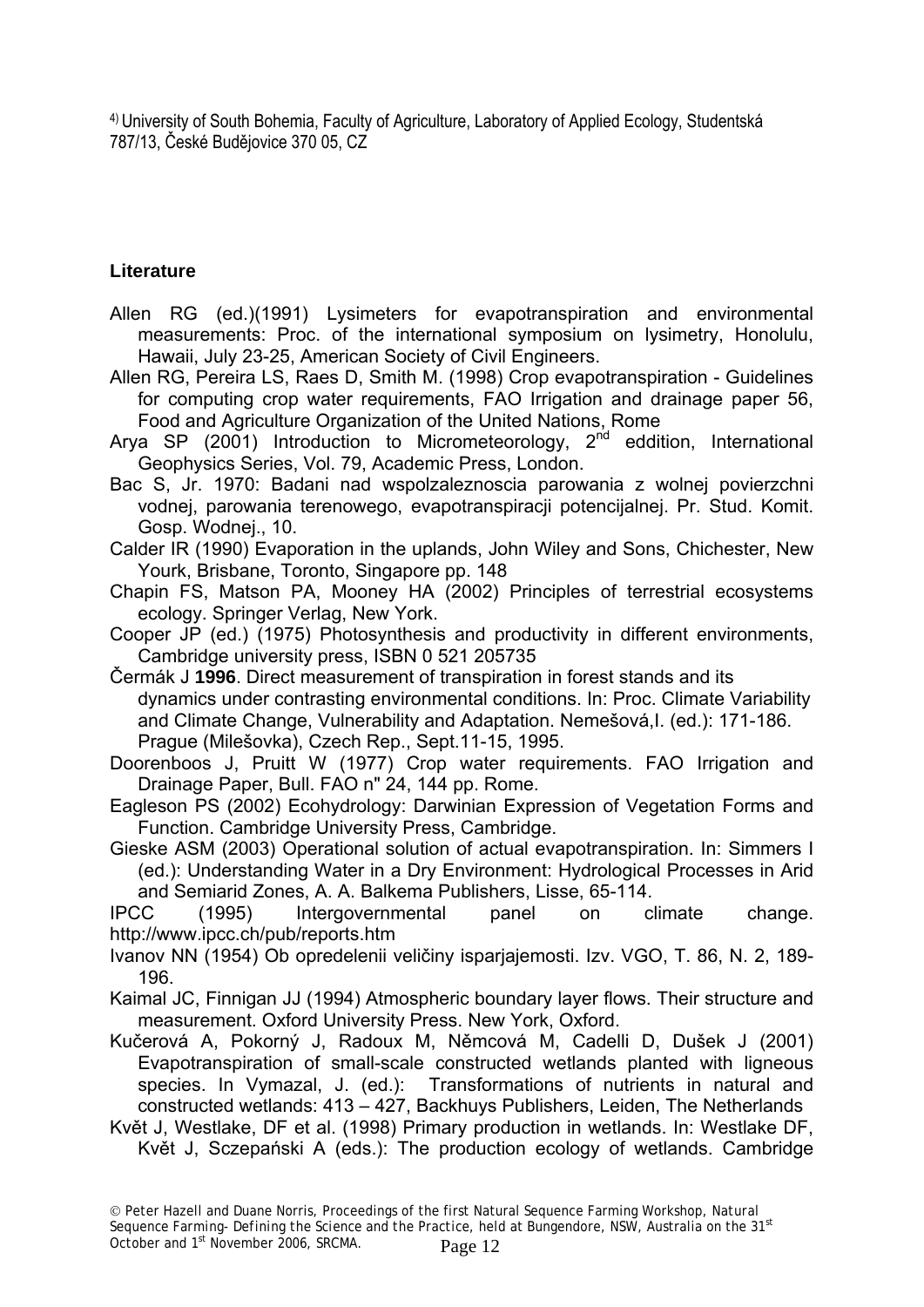University Press, Cambridge, p. 78-168.

Larcher W (2003) Physiological Plant Ecology, 4th Edition. Springer Verlag Berlin Heidelberg New York, ISBN 3-540-43516-6

- Law F (1956) The effect of aforestation upon the yield of water catchment areas. J. Br. Waterworks Assoc., 38, 489 - 494
- Law F (1957) Measurement of rainfall, interception and evaporation losses in a plantation of Sitka spruce trees. IUGG/IASH, General Assembly of Toronto, 2,  $391 - 411$
- Lee X, Massman W, Law B (eds.) (2005) Handbook of Micrometeorology. A guide for surface flux measurement and analysis. Atmospheric and Oceographic Sciences Library. Kluwer Academic Publisher. Dotrecht.
- Linacre ET (1977) A simple formula for estimating evaporation rates in various climates using temperature data alone. Agricultural Meteorology, 18: 409-424.
- Monteith JL (ed.) (1975): Vegetation and the atmosphere. Vol. I. Academic Press, London.
- Monteith JL, Unsworth M (1990) Principles of Environmental Physics, 2<sup>nd</sup> eddition. Butterworth-Heinemann, Oxford.
- Nokes SE (1995) Evapotranspiration. In Ward, A. D., Elliot W. J. (eds.): Environmental hydrology. CRC Press, Inc., Boca Raton.
- Penman HL (1948) Natural evaporation from open water, soil and grass. Proc. R. Soc. London Proc. Ser. A, 193 : 120-145.
- Pokorný J (2001) Dissipation of solar energy in landscape controlled by management of water and vegetation. Pargamon, Renewable Energy 24, 641 - 645
- Pokorný J., Šíma M. (2006) Význam velkoplošných rekultivací pro ochranu klimatu koloběh vody, energetická bilance krajiny, využití DPZ. (Role of large-scale recultivation in climate mitigation – water cycle, energy budget of landscpe, use of RMS). In: Regional Workshop Reclamation and Socioeconomic Aspects. Apríl 2006, City Most, 38 - 41
- Přibáň K., Ondok J.P.,Jeník J Popela P. (1992) Analysis and Modelling of Wetland Microclimate. The Case Study Třeboň Bioshere Reserve, Academia, Praha, 168 pp.
- Priestley CHB, Taylor RJ (1972) On the assessment of surface heat flux and evapotranspiration using large scale parameters. Monthly Weather Review 100: 81-92.
- Procházka J, Hakrová P, Pokorný J, Pecharová E, Hezina T, Šíma M, Pechar L (2001) Effect of different management practices on vegetation development, losses of soluble matter and solar energy dissipation in three small sub-mountain catchments. In:Vymazal J (ed.) Transformation of Nutrients in Natural and Constructed Wetlands: 143 – 175. Backhuys Publishers, Leiden, The Netherlands
- Procházka J., Brom J., Včelák V., Pechar L., Pokorný J., (in press) The development of matter flowing from drained pasture, natural wetland and spruce forest during the years 1999 – 2006. In Vymazal J. (ed.): Nutirent Cycling in Wetlands VI, 2006, **Springer**
- Reale O, Dirmeyer P (2000). Modelling the effects of vegetation on mediterranean climate during the Roman Classical Period. Part I. Climate history and model sensitivity, Global and Planetary change 25: 163-184.
- Ripl W (1995) Management of Water Cycle and Energy Flow for Ecosystem Control The Energy- Transport-Reaction (ETR) Model. Ecological Modelling 78: 61-76.